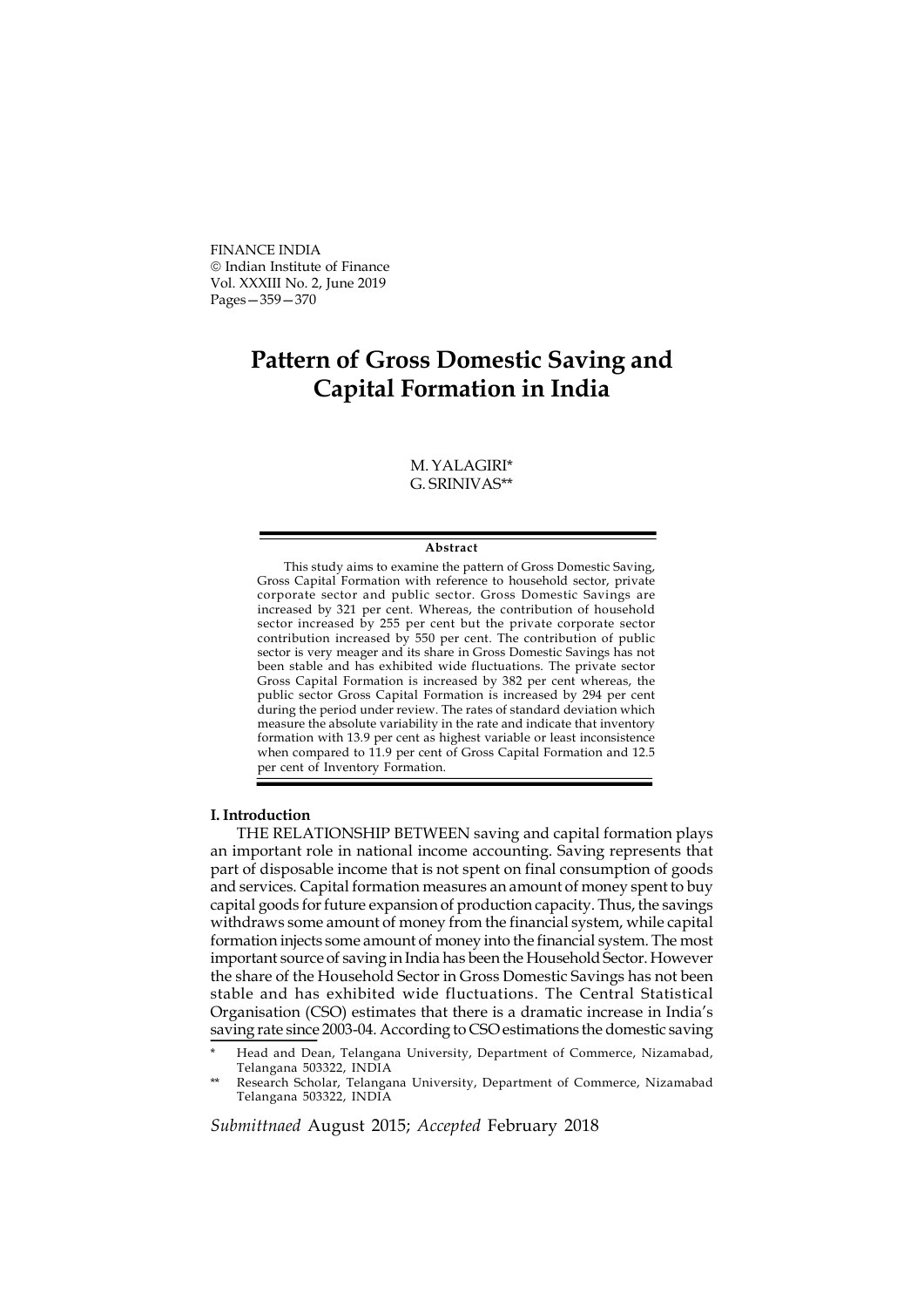finance and investment. Thus, there is a need to create the awareness among the people about the relationship between the savings, finance and investment. The highest rate of Gross Fixed Assets Formation has shown a positive impact of increase in Gross Capital Formation and lower rate of Gross Fixed Assets Formation has shown major impact to pull down the rate of Gross Capital Formation. Therefore, the Government should encourage the Large Public Limited Companies for the highest rate of Gross Fixed Assets Formation.

## **Notes**

- 1 Fixed Asset Formation may be defined as expenditure on land, buildings and other structures, machinery and other equipment. It is related to increase in productive capacity of enterprises.
- Increase in stocks of raw materials, finished goods and work-in-progress, and stores like tools, implements, spares, oil & coal assets of that year and that of its immediately preceding year.
- 3. Net Fixed Asset Formation in a year is the amount of differnece between the total of the net fixed assets of that year and that of its immediately preceding year.

#### References

Agarwal, A.N., (1993), "Indian Economy problems of Development and planning", Wiky Eastern Limited.

Kishore, Braj, (1981), "Corporate capitalization in India", Himalaya publishing House, Bombay.

CSO, (1948-61), "Estimates of Gross Capital Formation in India.", Central Statistical Organization 1948-49 to 1960-61

Datta, Ruddar and K.P.M Sundaram, (1993), "Indian Economy", S.Chand & Company Ltd. , Delhi.

EPW, (2006), "Editorial" Economic and Political Weekly, February, 11, 2006

Gangadhar, V., (1988), "Financial Trends in the Indian corporate sector", Ajanta Publications, Delhi.

GoI, (2012), "Twelfth Five Year Plan 2012-17", Volume 1, Planning Commisssion, Government of India, pp 47

Lal, Ram N., (1977), "Capital Formation and its financing in India", Delhi School of Economics, Monograph in Economies No 3 , pp. 42.

Luxemburg, Rosa, (1963), "The Accumulation of Capital",Routledge and Kegan Raul, London, 1963, pp. 420-421.

Lal, Ram N., (1977), "Capital Formation and its Financing in India", Allied, Bombay, 1977.

Memoria, C.B., (1975), "Organization and Financing of Industries in India", Kitab Mahal, 1975

## © Indian Institute of Finance